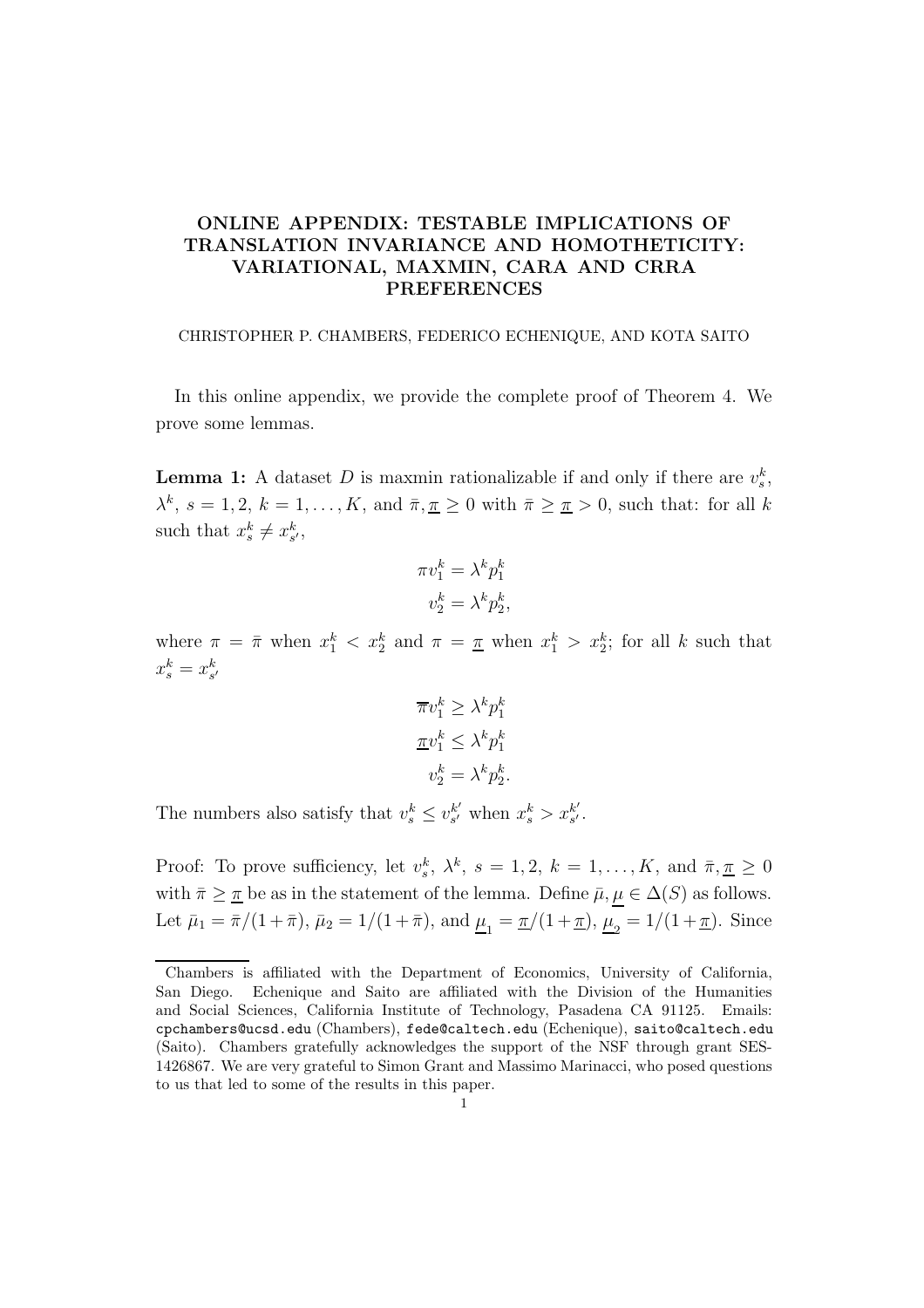$\bar{\pi} \geq \underline{\pi}$ ,

 $\bar{\mu}_1 \geq \underline{\mu}_1$  and  $\bar{\mu}_2 \leq \underline{\mu}_2$ .

Define  $\theta^k = \lambda^k/(1+\bar{\pi})$  if  $x_1^k < x_2^k$  and  $\theta^k = \lambda^k/(1+\underline{\pi})$  if  $x_1^k > x_2^k$ . Then we have that  $\mu_s v_s^k = \theta^k p_s^k$ , with  $\mu_s = \bar{\mu}_s$  when  $x_1^k < x_2^k$ ; and  $\mu_s = \underline{\mu}_s$  when  $x_1^k > x_2^k$ .

Now consider k such that  $x_1^k = x_2^k$ . By the assumption, there exists  $\pi^k$  such that  $\overline{\pi} \geq \pi^k \geq \overline{\pi}$  such that  $\pi v_1^k = \lambda^k p_1^k$ . Let  $\mu_1^k = \pi/(1+\pi)$ ,  $\mu_2^k = 1/(1+\pi)$ , and  $\theta^k = \lambda^k/(1+\pi)$ . Since  $\overline{\pi} \geq \pi \geq \overline{\pi}$ ,

$$
\overline{\mu}_1 \equiv \frac{\overline{\pi}}{1 + \overline{\pi}} \ge \frac{\pi^k}{1 + \pi^k} \ge \frac{\underline{\pi}}{1 + \underline{\pi}} \equiv \underline{\mu}_1.
$$

Hence, there exists  $\alpha^k \in [0,1]$ ,  $\mu_1^k = \alpha^k \overline{\mu}_1 + (1 - \alpha^k) \underline{\mu}_1$ . Then,  $\mu_2^k = 1 - \mu_1^k =$  $\alpha^{k}(1-\overline{\mu}_{1}) + (1-\alpha^{k})(1-\underline{\mu}_{1}) = \alpha^{k}\overline{\mu}_{2} + (1-\alpha^{k})\underline{\mu}_{2}.$ 

Given the numbers  $v_s^k$  it is now routine to define a correspondence  $\rho$  such that if  $x \leq x'$ ,  $y \in \rho(x)$  and  $y' \in \rho(x')$  then  $y \geq y' > 0$ , and with  $\rho(x_s^k) \ni v_s^k$ . This gives a concave and increasing function u with  $\partial u(c) = \rho(x)$ . So  $\frac{\partial^k p_s^k}{\mu_s} \in \partial u(x_s^k)$ for all s and k such that  $x_1^k \neq x_2^k$ . Moreover, for all k such that  $x_1^k = x_2^k$ 

$$
(\theta^k p_1^k, \theta^k p_2^k) \in \text{co}\left\{ \left( \overline{\mu}_1 \partial u(x_1^k), \overline{\mu}_2 \partial u(x_2^k) \right), \left( \underline{\mu}_1 \partial u(x_1^k), \underline{\mu}_2 \partial u(x_2^k) \right) \right\}.
$$

Hence the first and second order conditions are satisfied for maxmin rationalization. We omit the proof of necessity.

We will define matrices A, B, E such that there exist numbers  $\{v_s^k\}, \{\lambda^k\}, \bar{\pi},$  $\pi$  satisfying the conditions in Lemma 1 if and only if there exists a solution x to the system of inequalities  $A \cdot x = 0$ ,  $B \cdot x \ge 0$  and  $E \cdot x > 0$ .

Let A be a matrix with  $2K + 2 + K + 1$  columns. The first  $2K$  columns are labeled with a different pair  $(k, s)$ . The next 2 columns are labeled  $\bar{\pi}$  and <u>π</u>. The next K columns are labeled with a  $k \in \{1, ..., K\}$ . Finally the last column is labeled p.

For each  $(k, 2)$  with  $k \in K_0$ , A has a row with all zero entries with the following exception. It has a 1 in the column labeled  $(k, s)$ , among the first group of 2K columns. It has a  $-1$  in the column labeled k. In the column labeled p it has  $-\log(p_s^k)$ .

For each  $(k, s)$  with  $k \in K_1$ , A has a row with all zero entries with the following exception. It has a 1 in the column labeled  $(k, s)$ , among the first group of 2K columns. It has a  $-1$  in the column labeled k. In the column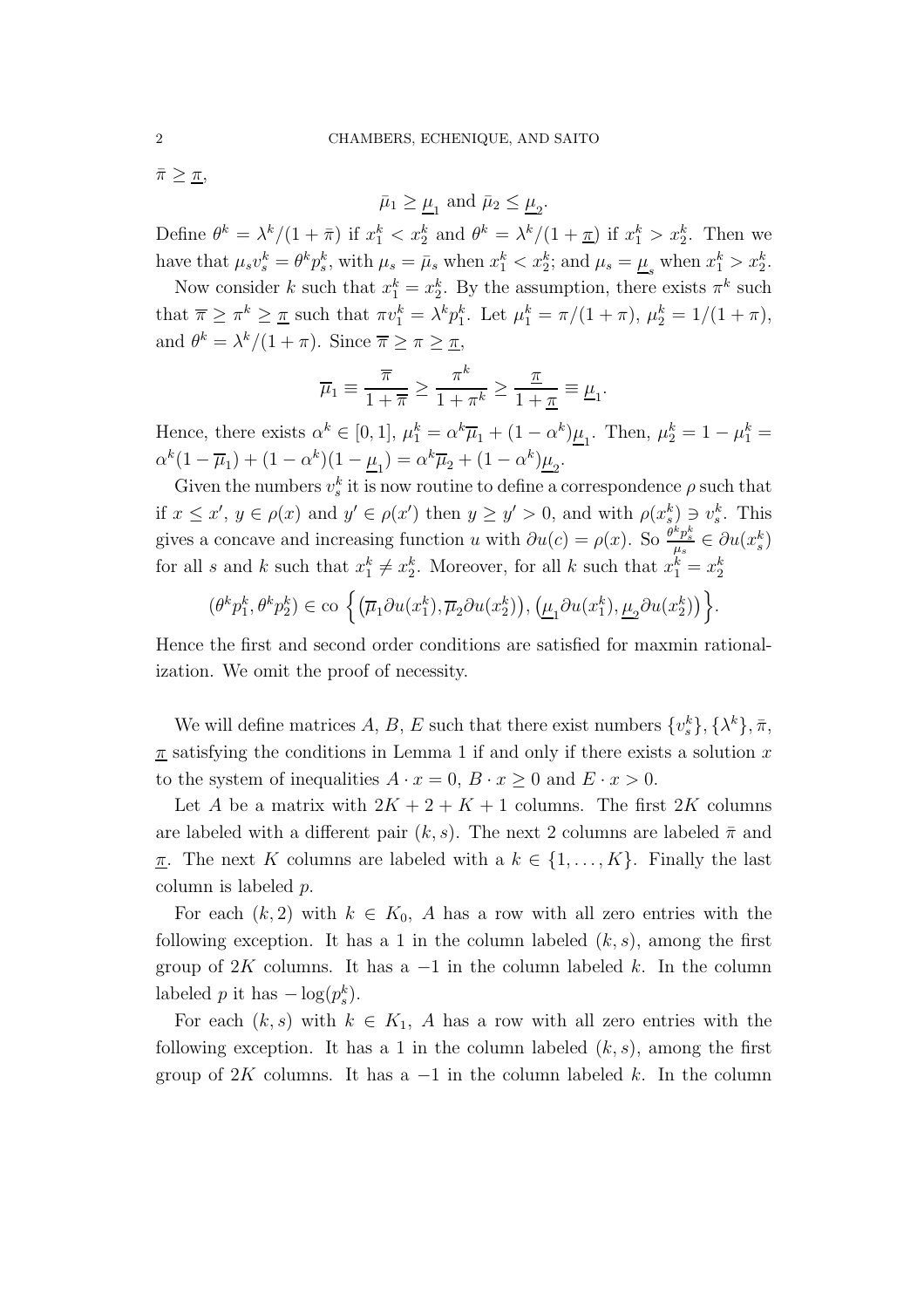labeled p it has  $-\log(p_s^k)$ . Finally, it has a 1 in the column labeled  $\bar{\pi}$  if and only if if  $s = 1$ . For each  $(k, s)$  with  $k \in K_2$ , A has a row defined as above. The only difference is that when  $s = 1$  then it has a 1 in the column labeled  $\pi$ instead of having a 1 in the column labeled  $\bar{\pi}$ .

Let  $B$  be a matrix with the same number of columns as  $A$ . The columns of B are labeled like those of A. For each  $(k, 1)$  with  $k \in K_0$ , B has two rows. In the first row, B has a row with all zero entries with the following exception. It has a 1 in the column labeled  $(k, s)$ , among the first group of 2K columns. It has a 1 in the column labeled  $\bar{\pi}$ . It has a -1 in the column labeled k. In the column labeled p it has  $-\log(p_s^k)$ . In the second row, B has a row with all zero entries with the following exception. It has  $a -1$  in the column labeled  $(k, s)$ , among the first group of 2K columns. It has a  $-1$  in the column labeled <u> $\pi$ </u>. It has a 1 in the column labeled k. In the column labeled p it has  $\log(p_s^k)$ .

In addition, B has a row for each pair  $(x_s^k, x_{s'}^{k'})$  $s'$ ) with  $x_s^k > x_{s'}^{k'}$  $s'$ . The row for  $x_s^k > x_{s'}^{k'}$  $s'$  has all zeroes except for a 1 in column  $(k', s')$  and a -1 in column  $(k, s)$ . Finally, B has one more row. This row as a 1 in the column for  $\bar{\pi}$  and a  $-1$  in the column for  $\pi$ .

Let  $E$  be a matrix with the same number of columns as  $A$ , labeled as above, and a single row. The row has all zeroes except for a 1 in column p.

By Lemma 1, there is no rationalizing maxmin preference if and only if there is no solution to the system of inequalities  $A \cdot x = 0$ ,  $B \cdot x \ge 0$ , and  $E \cdot x > 0$ .

Suppose that all  $log(p_s^k)$  are rational numbers. We shall use the following version of the Theorem of the Alternative, which can be found as Theorem 1.6.1 in Stoer and Witzgall (1970).

**Lemma\*:** Let A be an  $m \times n$  matrix, B be an  $l \times n$  matrix, and E be an  $r \times n$  matrix. Suppose that the entries of the matrices A, B, and E belong to a commutative ordered field F. Exactly one of the following alternatives is true.

- (1) There is  $u \in \mathbf{F}^n$  such that  $A \cdot u = 0$ ,  $B \cdot u \ge 0$ ,  $E \cdot u \gg 0$ .
- (2) There is  $\eta \in \mathbf{F}^m$ ,  $\theta \in \mathbf{F}^l$ , and  $\gamma \in \mathbf{F}^r$  such that  $\eta \cdot A + \theta \cdot B + \gamma \cdot E = 0$ ;  $\theta > 0$  and  $\gamma > 0$ .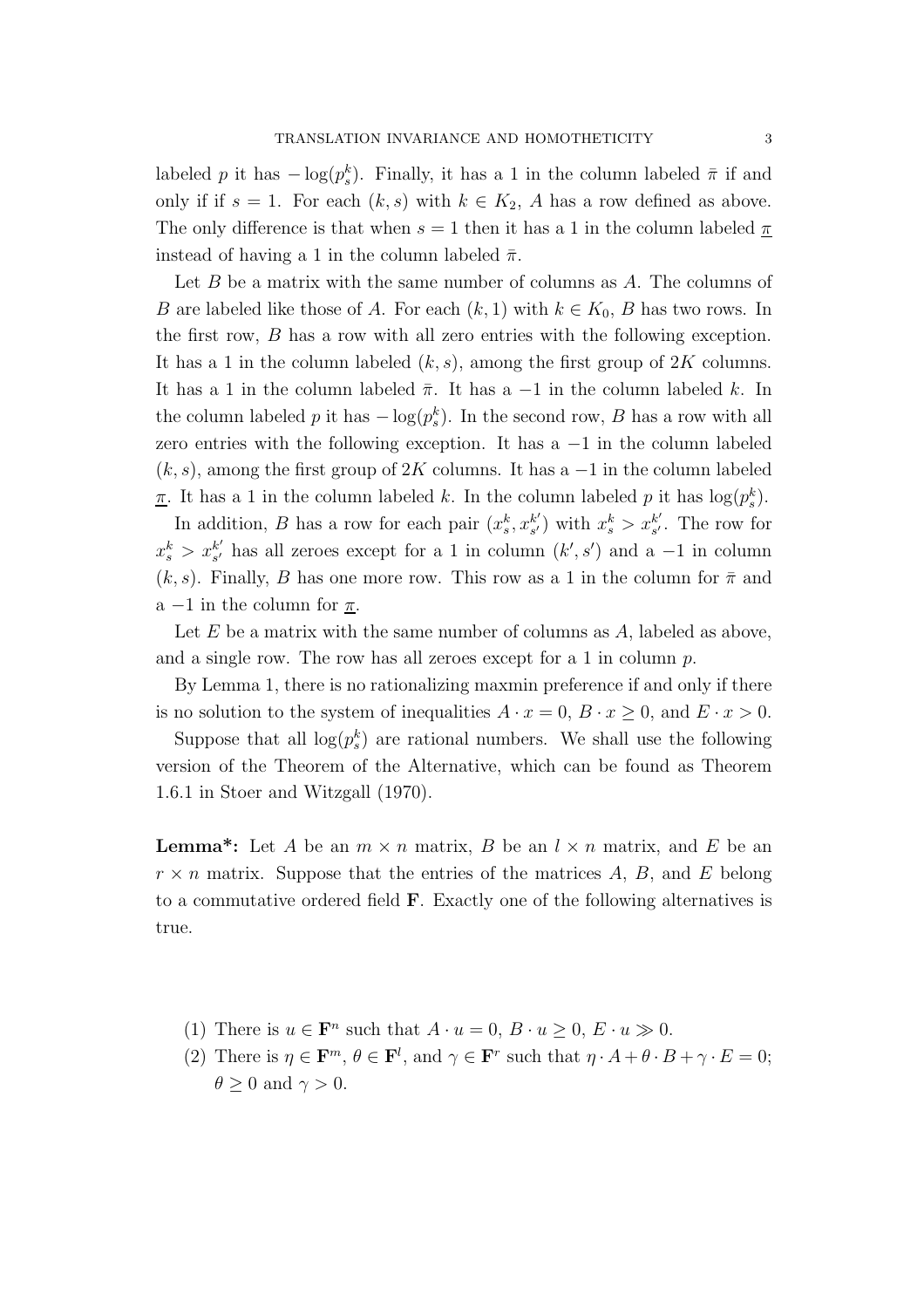Then the non-existence of a solution to the system  $A \cdot x = 0$ ,  $B \cdot x \ge 0$  and  $E \cdot x > 0$  is equivalent to the existence of integer vectors  $\eta$ ,  $\theta$  and  $\gamma$  such that  $\theta \geq 0, \gamma > 0$ , and  $\eta \cdot A + \theta \cdot B + \gamma E = 0$ .

For a matrix D with  $2K + 2 + K + 1$  columns, let  $D_1$  denote the submatrix corresponding to the first  $2K$  columns,  $D_2$  correspond to the next 2,  $D_3$  to the next  $K$ , and  $D_4$  to the last column. Note that, by construction of  $A$ ,  $B$  and  $E, \eta \cdot A + \theta \cdot B + \gamma E = 0$  implies that  $\eta \cdot A_1 + \theta \cdot B_1 = 0, \eta \cdot A_2 + \theta \cdot B_2 = 0$ ,  $\eta \cdot A_3 + \theta \cdot B_3 = 0$ ,  $\eta \cdot A_4 + \theta \cdot B_4 + \gamma = 0$ . In fact, we can without loss assume that  $\eta$ ,  $\theta$  and  $\gamma$  take values of -1, 0 or 1. (This assumption is without loss because we can replace each row of matrices  $A, B$  and  $E$  with as many copies as indicated by the corresponding vector  $\eta$ ,  $\theta$  or  $\gamma$ .)

From the existence of such vectors it follows that we can obtain a sequence  $(x_{s_i}^{k_i}, x_{s'_i}^{k'_i})_{i=1}^n$  with  $x_{s_i}^{k_i} > x_{s'_i}^{k'_i}$ . The source of each pair  $(x_{s_i}^{k_i}, x_{s'_i}^{k'_i})$  is that the column  $(k_i, s_i)$  of A is multiplied by  $\eta_{(k_i, s_i)} > 0$  and the column  $(k'_i, s'_i)$  of A is multiplied by  $\eta_{(k'_i,s'_i)} < 0$ . The vector  $\eta$  must then have  $\eta_{(k_i,s_i)} > 0$  and  $\eta_{(k'_i,s'_i)} > 0$ , with a −1 in the first column and a 1 in the second.

We shall prove that the sequence  $(x_{s_i}^{k_i}, x_{s'_i}^{k'_i})_{i=1}^n$  satisfies the properties stated in the axiom.

Firstly,  $\eta \cdot A_3 + \theta \cdot B_3 = 0$  means that for each k, the number of is for which  $k = k_i$  equals the number of is for which  $k = k'_i$ .

Secondly,  $\eta \cdot A_2 + \theta \cdot B_2 = 0$  implies that:

$$
\sum_{k \in K_1} \eta_{(k,1)} + \sum_{k \in K_0} \theta_{(k,1)} + \theta_{\overline{\pi} \ge \underline{\pi}} = 0
$$
  

$$
\sum_{k \in K_2} \eta_{(k,1)} - \sum_{k \in K_0} \theta'_{(k,1)} - \theta_{\overline{\pi} \ge \underline{\pi}} = 0,
$$

where  $\theta_{\overline{n}\geq \pi}$  is the nonnegative weight on the row associated with  $\overline{n}\geq \pi$ ;  $\theta_{(k,1)}$ and  $\theta'_{(k,1)}$  are the nonnegative weights on the two rows associated with  $(k, 1)$ with  $k \in K_0$ .  $(\theta_{(k,1)}$  and  $\theta'_{(k,1)}$  corresponds to the first row and the second row,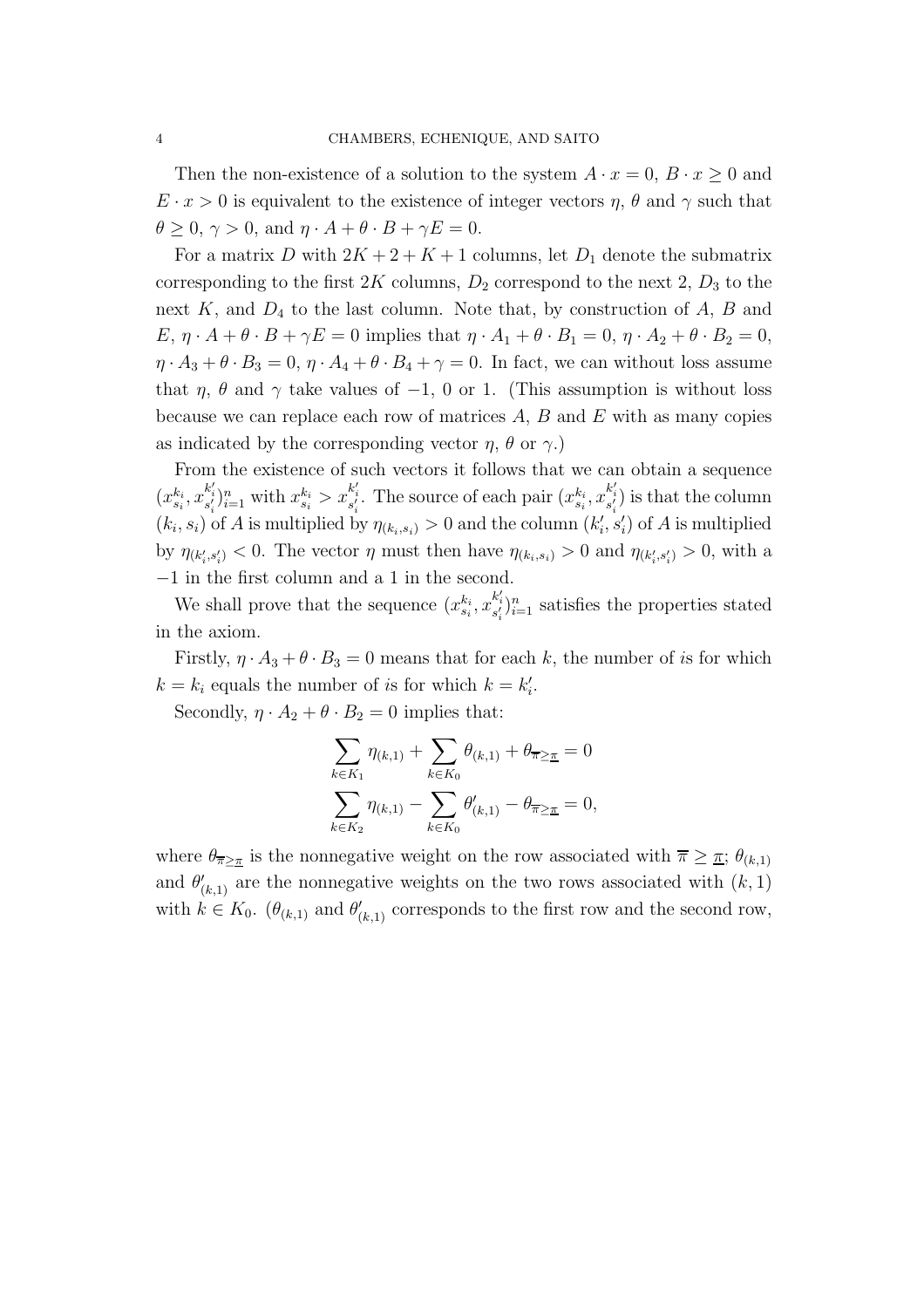respectively). Note that

$$
\sum_{k \in K_1} \eta_{(k,1)} = #\{i : k_i \in K_1, s = 1\} - #\{i : k'_i \in K_1, s = 1\}
$$
  
\n
$$
\equiv #I_{1,1} - #I'_{1,1},
$$
  
\n
$$
\sum_{k \in K_2} \eta_{(k,1)} = #\{i : k_i \in K_2, s = 1\} - #\{i : k'_i \in K_2, s = 1\}
$$
  
\n
$$
\equiv #I_{2,1} - #I'_{2,1},
$$
  
\n
$$
\sum_{k \in K_0} \theta_{(k,1)} = #\{i : k_i \in K_0, s = 1\} = #I_{0,1},
$$
  
\n
$$
\sum_{k \in K_0} \theta'_{(k,1)} = #\{i : k'_i \in K_0, s = 1\} = #I'_{0,1}.
$$

Hence,

$$
\#I_{1,1} - \#I'_{1,1} + \#I_{0,1} = \#I'_{2,1} - \#I_{2,1} + \#I'_{0,1} \leq 0.
$$

Therefore the sequence  $(x_{s_i}^{k_i}, x_{s'_i}^{k'_i})_{i=1}^n$  satisfies the second property stated in the axiom. Finally, since  $\eta \cdot A_4 + \theta \cdot B_4 + \gamma = 0$ ,

$$
0 > -\gamma
$$
  
\n
$$
= \eta \cdot A_4 + \theta \cdot B_4
$$
  
\n
$$
= \sum_{(k,s) \in (K_0,2) \cup (K_1 \cup K_2,1)} \eta_{(k,s)}(-\log p_s^k)
$$
  
\n
$$
+ \sum_{k \in K_0} \theta_{(k,1)}(-\log p_1^k) + \sum_{k \in K_0} \theta'_{(k,1)} \log p_1^k
$$
  
\n
$$
= \sum_{i=1}^n \log \frac{p_{s'_i}^{k'_i}}{p_{s_i}^{k_i}}
$$

Hence

$$
\prod_{i=1}^n \frac{p_{s_i}^{k_i}}{p_{s_i'}^{k_i'}} > 1.
$$

The above proof assumes that the log of prices is rational. The proof of the theorem follows along the same lines as Echenique and Saito (2015). Specifically, we have shown the following.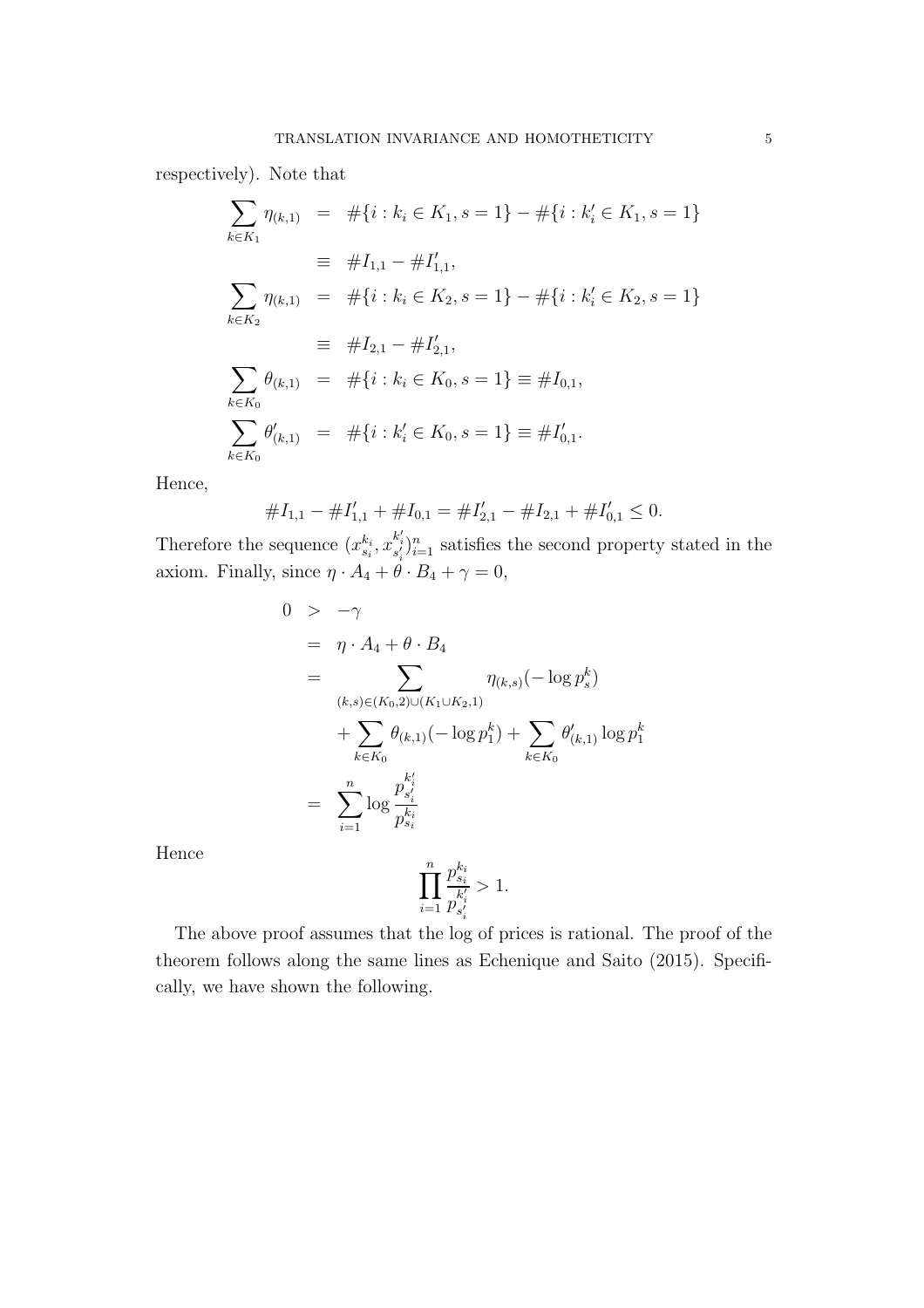**Lemma 2:** If  $\{(x^k, p^k)\}$  is a dataset satisfying SARMEU, in which  $\log p^k \in \mathbf{Q}$ for all  $k$ , then the dataset is maxmin rationalizable.

One can then prove the following

**Lemma 3:** If  $\{(x^k, p^k)\}\$ is a dataset that satisfies SARMEU, and  $\varepsilon > 0$  then there is a collection of prices  $\{q^k\}$  such that  $\log q^k \in \mathbf{Q}$ ,  $\|p^k - q^k\| < \varepsilon$ , and the dataset  $\{(x^k, q^k)\}\$  satisfies SARMEU.

The proof of Lemma 3 is exactly the same as in Echenique and Saito (2015).

Lemma 2 establishes the result in datasets in which the log of prices is rational. Consider an arbitrary data set  $\{(x^k, p^k)\}\$ , with prices that may not be rational.

Suppose towards a contradiction that the dataset satisfies SARMEU, but that it is not maxmin rational. Specifically then, by Lemma 1, suppose that there is no solution to the system  $A \cdot x = 0$ ,  $B \cdot x > 0$  and  $E \cdot x > 0$ . Then by Lemma\* there are real vectors  $\eta$ ,  $\theta$  and  $\gamma$  such that  $\theta \geq 0$ ,  $\gamma > 0$ , and  $\eta \cdot A + \theta \cdot B + \gamma E = 0.$ 

Let  $\{q^k\}$  be vectors of prices such that the dataset  $\{(x^k, q^k)\}\$  satisfies SARMEU and  $\log q_s^k \in \mathbf{Q}$  for all k and s. (Such  $\{q^k\}$  exists by Lemma 3.) Furthermore, the prices  $q^k$  can be chosen arbitrarily close to  $p^k$ . Construct matrices  $A', B',$ and  $E'$  from this dataset in the same way as  $A, B$ , and  $E$  above. Note that only the prices are different in  $\{(x^k, q^k)\}\)$  compared to  $\{(x^k, p^k)\}\$ . So  $E' = E$ ,  $B'_i = B_i$  and  $A'_i = A_i$  for  $i = 1, 2, 3$ . Since only prices  $q^k$  are different in this dataset, only  $A'_4$  and  $B'_4$  may be different from  $A_4$  and  $B_4$ , respectively.

By Lemma 3, we can choose prices  $q^k$  such that  $|\eta \cdot A'_4 + \theta \cdot B'_4 - (\eta \cdot A_4 + \theta \cdot B_4)|$  <  $\gamma/2$ . We have shown that  $\eta \cdot A_4 + \theta \cdot B_4 = -\gamma$ , so the choice of prices  $q^k$ guarantees that  $\eta \cdot A'_4 + \theta \cdot B'_4 < 0$ . Let  $\gamma' = -\eta \cdot A'_4 - \theta \cdot B'_4 > 0$ .

Note that  $\theta \cdot A'_i + \eta \cdot B'_i + \gamma' E_i = 0$  for  $i = 1, 2, 3$ . Hence

$$
\eta \cdot A'_4 + \theta \cdot B'_4 + \gamma' E_4 = \eta \cdot A'_4 + \theta \cdot B_4 + \gamma' = 0.
$$

We also have that  $\eta \geq 0$  and  $\gamma' > 0$ . Therefore  $\theta$ ,  $\eta$ , and  $\gamma'$  exhibit a solution to the dual system for dataset  $\{(x^k, q^k)\}\$ , a contradiction with Lemma 2.